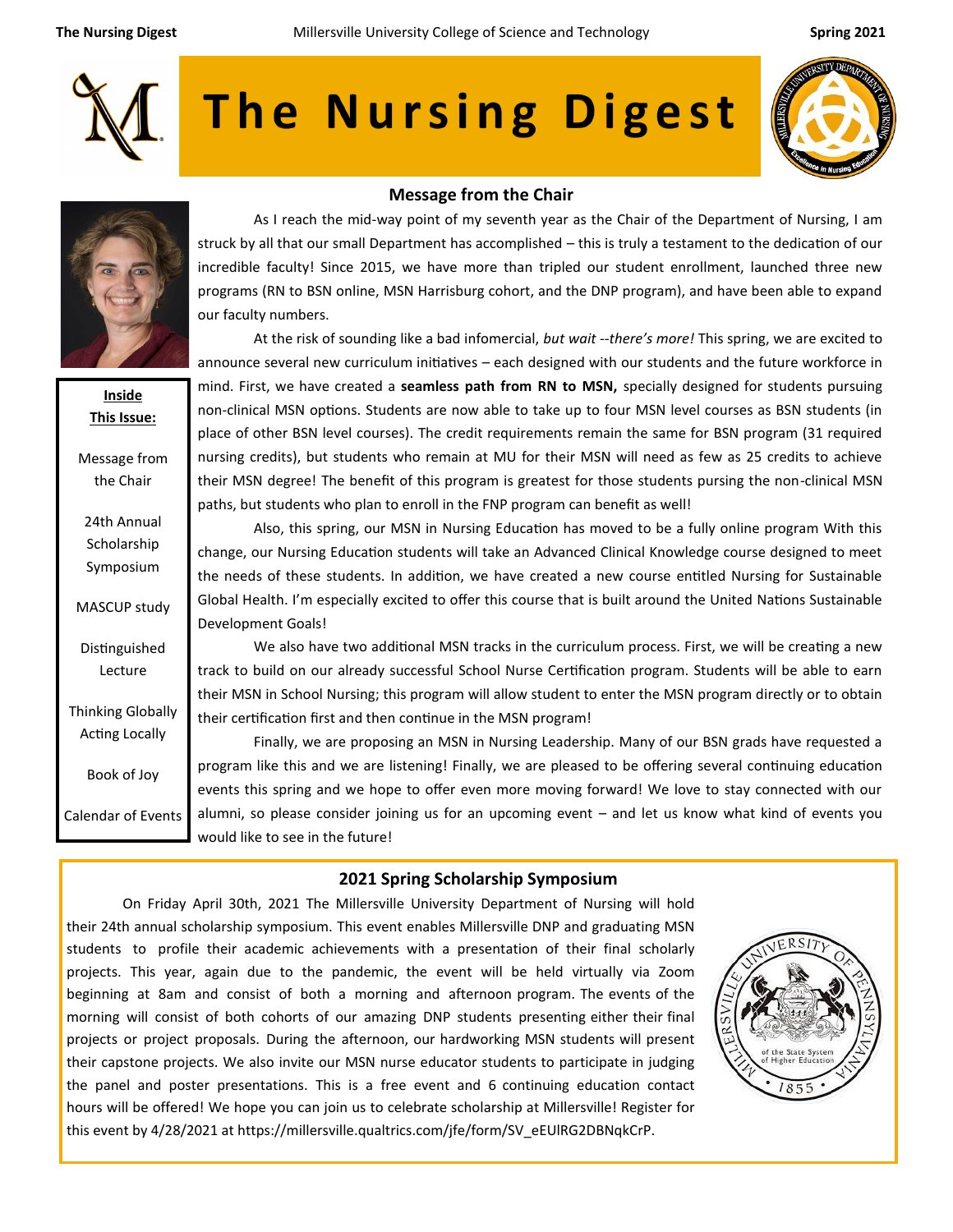#### **MASCUP as MU Partners with the PA Department of Health and the CDC**

Wearing face masks remains a standard mitigation strategy to limit the spread of COVID-19 among the broader community and on campus at Millersville University. In an effort to gauge mask compliance and better understand mask use on MU's campus, this Spring, Dr. Moyer and Dr. Hartmann, Assistant Professors in the Department of Nursing have teamed up with the PA Department of Health and Centers for Disease Control and Prevention (CDC) to investigate mask use on the Millersville University campus. This collaboration is part of a national effort, guided by the CDC, to better understand and improve mask use at institutions of higher education across the country. As university Co-Principal Investigators (Co-PIs) on the project, entitled MASCUP!, Drs. Moyer and Hartmann are responsible for project management and implementation of the MASCUP! protocol. This project was reviewed and approved by the university Institutional Review Board and entails observing mask use and correct mask use within the campus community.



As part of this project, Drs. Moyer and Hartmann are also working with volunteer student observers who are helping to conduct the observations and collect the data. At present, there are approximately seven university students who are actively collecting data for the project. Each of these students engaged in training provided by Drs. Moyer and Hartmann , represent undergraduate and graduate students from a variety of disciplines across campus including nursing, psychology, biology, and education, to name a few. Drs. Moyer and Hartmann are excited to be working with students on this project. Students are getting the opportunity to participate in public health research and gain valuable skills in data collection techniques. Data collection started in early March and will extend until May. Locally, the results of this collaborative project will be used to identify mask use on campus and support the development of additional strategies and messaging needed to increase mask use at MU. Nationally, the results will be used by the CDC to inform national efforts to improve mitigation strategies among participating colleges and universities. The CDC started MASCUP! in Fall 2020 when six universities participated in the initial data collection. This project has grown and now includes over 60 different colleges and universities around the country, including Millersville. A report on the national data collected from Fall 2020 has been reported in the CDC's February 2021 edition of *Morbidity and Mortality Weekly Report (MMWR)* and can be viewed at the following link: [https://www.cdc.gov/mmwr/volumes/70/wr/mm7006e1.htm?](https://www.cdc.gov/mmwr/volumes/70/wr/mm7006e1.htm?s_cid=mm7006e1_w) [s\\_cid=mm7006e1\\_w](https://www.cdc.gov/mmwr/volumes/70/wr/mm7006e1.htm?s_cid=mm7006e1_w)

#### **Distinguished Lecture Series Returns**



The Millersville University Department of Nursing and Xi Chi, the local chapter of Sigma Theta Tau International, the Honor Society of Nursing, is pleased to announce the return of the Distinguished Lecture Series. Join us via Zoom at **7PM on Wednesday March 24, 2021** for Dr. Richard Ricciardi's, PhD, CRNP, FAANP, FAAN, presentation on the Sigma Call to Action, Infuse Joy, and its connection to three essential elements – the ABCs – that promote joy: Awareness, Balance & Purpose, and Co‐Creation. In the nursing profession and as Sigma members, we are well positioned to infuse joy into practice to drive creativity and innovation in clinical, educational, administrative, research, and policy settings. Participation including completion of an evaluation earns you 1.5 c[ontact hours. All are welcome but please register for the event at: https://millersville.qualtrics.com/](https://millersville.qualtrics.com/jfe/form/SV_cZPrtL20sukKXkO) jfe/form/SV\_cZPrtL20sukKXkO

In continued support of the United Nations Sustainable Development Goal of No Hunger, Xi Chi is asking for donations to support the Millersville University Campus Cupboard. This vital service provides nourishment and other vital supplies to food‐insecure students. All those donating will be

entered into a drawing to win a copy of The Book of Joy by the Dalai Lama and Archbishop Desmond Tutu. Make your contribution using Venmo: @MU‐XiChi (use 8938 to confirm account) or Mail checks to Xi Chi/MU Dept of Nursing, PO Box 1002, Millersville PA 17551.

This activity has been approved Ohio Nurses Association for approval to award contact hours. The Ohio Nurses Association is accredited as an approver of nursing continuing professional development by the American Nurses Credentialing Center's Commission on Accreditation. (OBN‐001‐91)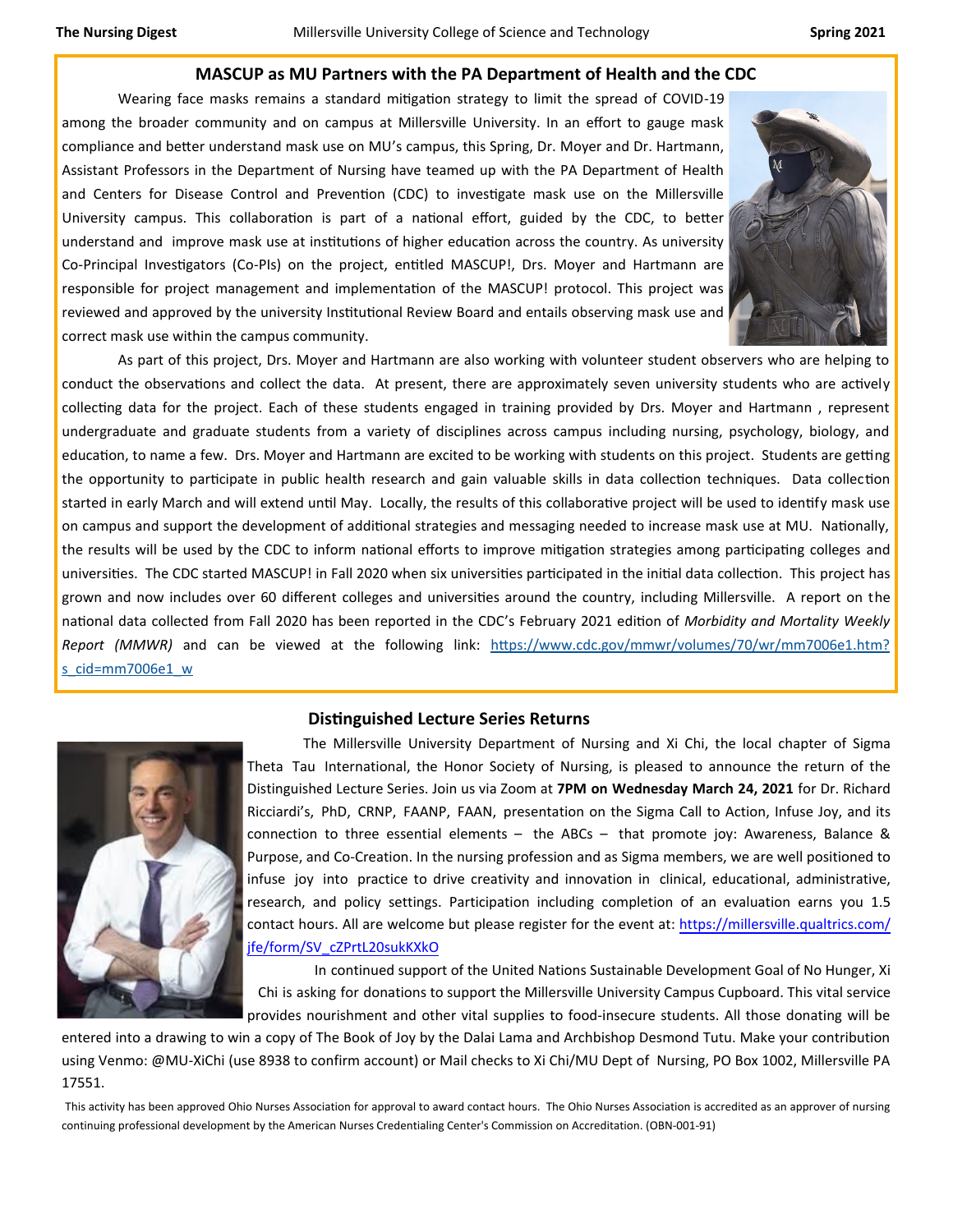## **Thinking Globally - Acting Locally—Making a Difference for Marauders**



Spring is nearly here reminding us of our physical, psychological, and spiritual connection with nature. Our relationship with the Earth is an existential one, as *a planet in poor health threatens the health of humanity*. More aware than ever of the interconnectedness between human health and planetary health, it is imperative that we care for the environment, just as we care for people. This connection between all living things is core to the concepts of *Sustainability* and *One Health*.

In the context of global health, sustainability at its core is about *living within our means in terms of natural, economic, and social resources, ensuring future generations also have the necessary resources to meet their needs*. The concept of One Health aligns with sustainability because the health of humanity is very closely connected to the health of animals and our shared environment. In

terms of global health security, One Health supports *improved coordination, collaboration, and communication at the human, animal, and environmental levels* to address shared health threats such as zoonotic diseases and food security. If anything, this past year truly *illustrated the interconnected health, economic, and social impact* of environmental challenges including climate change and infectious disease.

Climate change, deforestation and development diminish biodiversity and contribute to the spread of pathogens. Lyme disease and Ebola are examples of pathogens that jumped from one species to another as humans encroach on animal ecosystems, and COVID-19 may just be the latest incarnation. These examples underscore that the current conditions and our contemporary approach to life on Earth is unsustainable. The intertwined concepts of Sustainability and One Health offer a path forward by promoting development in ways that allow humanity and nature to exist in harmony, supporting present and future generations, while understanding that the health and wellness of all living things on this planet is interdependent.





This heightened awareness and urgency of the threats facing humanity and the planet has unified the

global community around change. Adopted by all member nations including the United States, the *United Nations Sustainable Development Goals* serve as an integrated framework for the global community, including institutes of higher learning, to promote Sustainability and One Health while improving human and planetary wellness. The 17 goals are: No Poverty, Zero Hunger, Good Health and Well-being, Quality Education, Gender Equality, Clean Water and Sanitation, Affordable and Clean Energy, Decent Work and

Economic Growth, Industry, Innovation and Infrastructure, Reducing Inequality, Sustainable Cities and Communities, Responsible Consumption and Production, Climate Action, Life Below Water, Life on Land, Peace, Justice, and Strong Institutions, and lastly Partnerships for the Goals.

Among the seventeen interdependent goals, *Goal #2 is to end hunger, improve nutrition, and achieve food security by 2030*. You might think these issues affect others living abroad in underdeveloped countries, but these problems exist right here at home. Events including the pandemic and the recent debilitating snowstorms in Texas, underscore how easily our neighbors can lose everything and struggle just to provide food on the table. Hunger, poor nutrition, and food insecurity may be global health problems, but these concerns also affect students right here on the Millersville University campus, and the past year was especially hard for many.

Established in 2012, the Millersville University Campus Cupboard, located on the lower level of the A-frame church at 121 North George Street, is a market-style food pantry for students that provides enough food for 2-4 meals each week. Students select preferred items from a variety of canned and boxed

nonperishable products as well as fresh staples like milk, eggs, bread, and cheese. In addition to the pantry, the Campus Cupboard also provides a weekly community meal, helpings students struggling with hunger get enough to eat. With growing season nearly upon us, let us give thanks that better weather and a sense of normalcy will soon be here, but not forget that hunger and food insecurity is a serious problem right here on campus with the need truly greater than ever.

The membership of Xi Chi identified UN SDG #2 as a priority and encourages you to help end hunger, while promoting food security and better nutrition. Please consider donating in anyway as the Campus Cupboard is supported solely by the generous contributions of donors like you. You can contribute nonperishable food items at the Campus Cupboard during regular hours Monday through Friday noon to 9PM. If you prefer to volunteer and help serve the weekly meal, just call (717) 584-4204 for more information. However, if you are just too busy, maybe making an online financial donation is the most convenient option. Even better, through a partnership between the Campus Cupboard and the Central PA Foo d Bank, your cash donation multiplies 15 times. In support of the mission of Sigma, Xi Chi is collecting donations for the MU Campus Cupboard using Venmo: @MU‐XiChi (use 8938 to confirm account) or you can mail checks to Xi Chi/MU Dept of Nursing, PO Box 1002, Millersville PA 17551. We thank you for your understanding and support. One person can make a difference and together we can bring about change for the better.

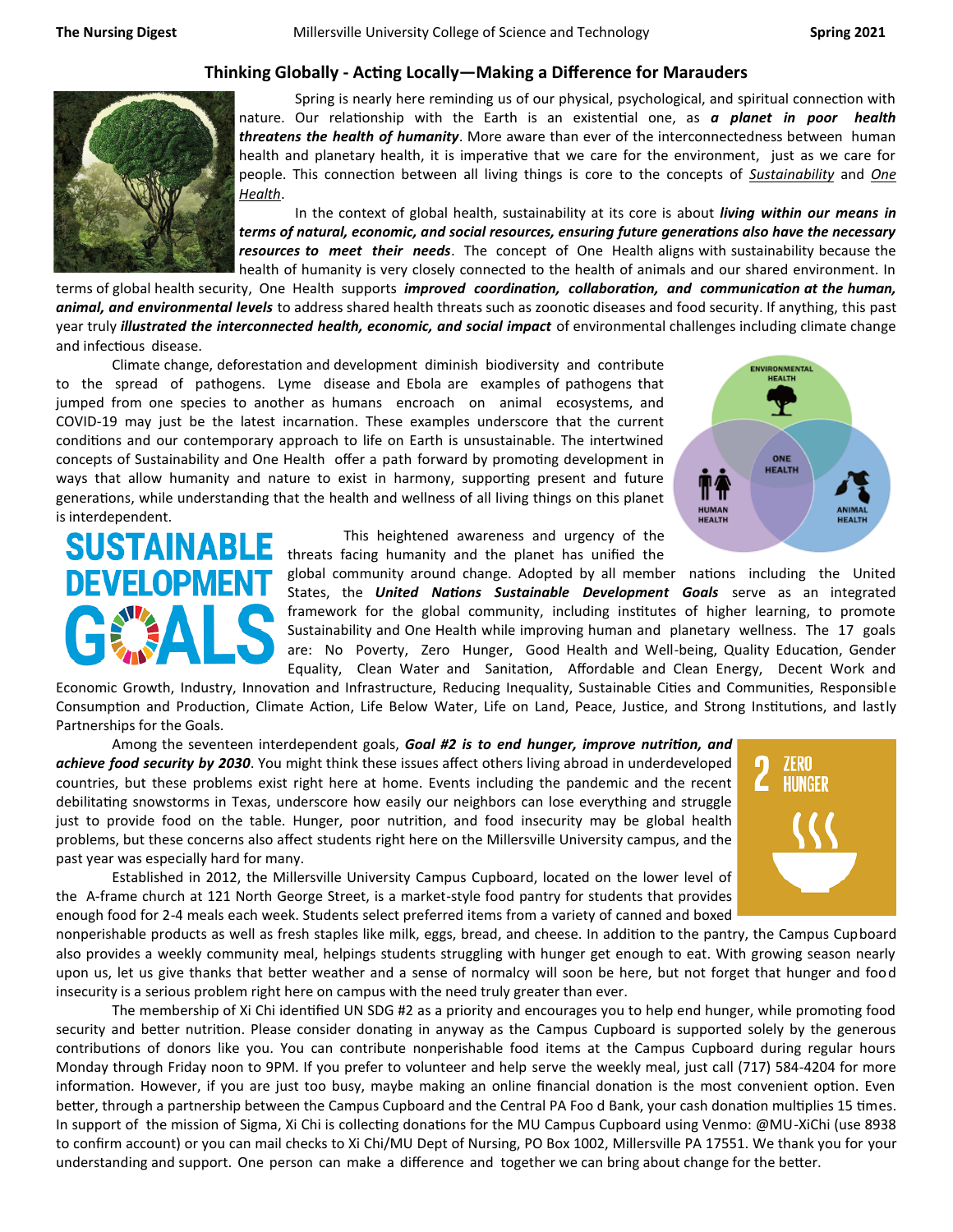

## **The Book of Joy**

#### *Lasting Happiness in a Changing World*

The Millersville University Department of Nursing and the Xi Chi chapter of Sigma Theta Tau International invite you to join us via Zoom on **April 22, 2021 at 6:30PM** to discuss the *Book of Joy*. This *New York Time*s bestseller explores the true nature of happiness, how negative emotions function as barriers to joy, and the eight pillars that bolster our ability to experience lasting happiness.

Suffering in its many forms including grief, despair, loneliness and fear are all unavoidable feelings built into the human condition. Over the past year, so many of us have faced hardship and loss, one begins to question how can we cultivate joy in the face of enormous suffering. The *Book of Joy is* based on seven days of conversations between Nobel peace prize winners Archbishop Desmond Tutu and the Dalai Lama, capturing the shared insights and wisdom of two of the worlds most influential spiritual leaders. As Archbishop Desmond Tutu says "every day we have the opportunity to create, and re-create our lives. This is the power we yield. No dark fate determines our future." The *Book of Joy* serves as a guide for re-creating our lives in more fulfilling ways and show us that joy is a state of being versus a transient feeling one experiences.

In The *Book of Joy, t*hese renowned spiritual leaders underscore that experiencing feelings like fear and despair are a natural phenomenon, but they also show us how to cope with these negative emotions in more constructive ways. The Dalai Lama and Archbishop Desmond Tutu explain that joy is a state of being, in one's mind and heart, and more a byproduct of living life in accordance with our values and avoiding unnecessary suffering. The lessons these spiritual leaders teach us illustrate how to Increase our capacity for joy in the face of adversity by developing qualities of the mind, such as perspective, humility, humor, and acceptance, as well as qualities of the heart, including forgiveness, gratitude, compassion, and generosity. Join us for an inspiring discussion and learn how to experience joy in the midst of tremendous hardship or suffering. Register for this event at: [http://millersville.qualtrics.com/jfe/form/SV\\_bmcaLFvgeG9wige](https://millersville.qualtrics.com/jfe/form/SV_bmcaLFvgeG9wige)

#### **Opioid Workforce Expansion Program (OWEP) Grant Update**

As we appear to be gaining the upper hand with the COVID-19 pandemic, and our economy is beginning to bounce back, we remain focused on the opioid crisis afflicting so many of our fellow citizenry. This past year has proven more deadly as those struggling with chemical dependency experienced more isolation and lack of access to support than ever before. "The disruption to daily life due to the COVID-19 pandemic has hit those with substance use disorder hard," explains former CDC Director Dr. Robert Redfield. According to the Pennsylvania Department of Health, 10 Pennsylvanians now die every day from substance use disorder, underscoring the importance of effective outreach and intervention.



In August 2019, the Department of Nursing, in collaboration with the MU School of Social Work received a \$3.5 million HRSA grant to address the shortage of professionals working in the area of opioid abuse prevention, treatment, and recovery. This grant allows us to provide interdisciplinary educational events, as well as to provide qualified MSW and DNP students with stipends following the completion of the program requirements. Qualified DNP students must be psychiatric nurse practitioners, with an interest in working the field of substance abuse treatment. We are thrilled to have our first OWEP DNP student, Kelly Fetterhoff. Kelly is a psychiatric nurse practitioner and is planning to implement SBIRT (Screening, Brief Intervention, and Referral to Treatment) in her practice to improve patient adherence to treatment. On Friday 3/26/21, Kelly will be presenting her project concept as part of an interdisciplinary OWEP meeting. In addition, another DNP student, Anne Hinkle has recently completed her DNP project focused on increasing the rate of medication-assisted treatment (MAT) prescribed in the emergency department. Anne will be presenting her project findings to an OWEP Interdisciplinary meeting on 3/19/21. Please contact Dr. Kuhns, if you would like the information to attend either of these meetings!